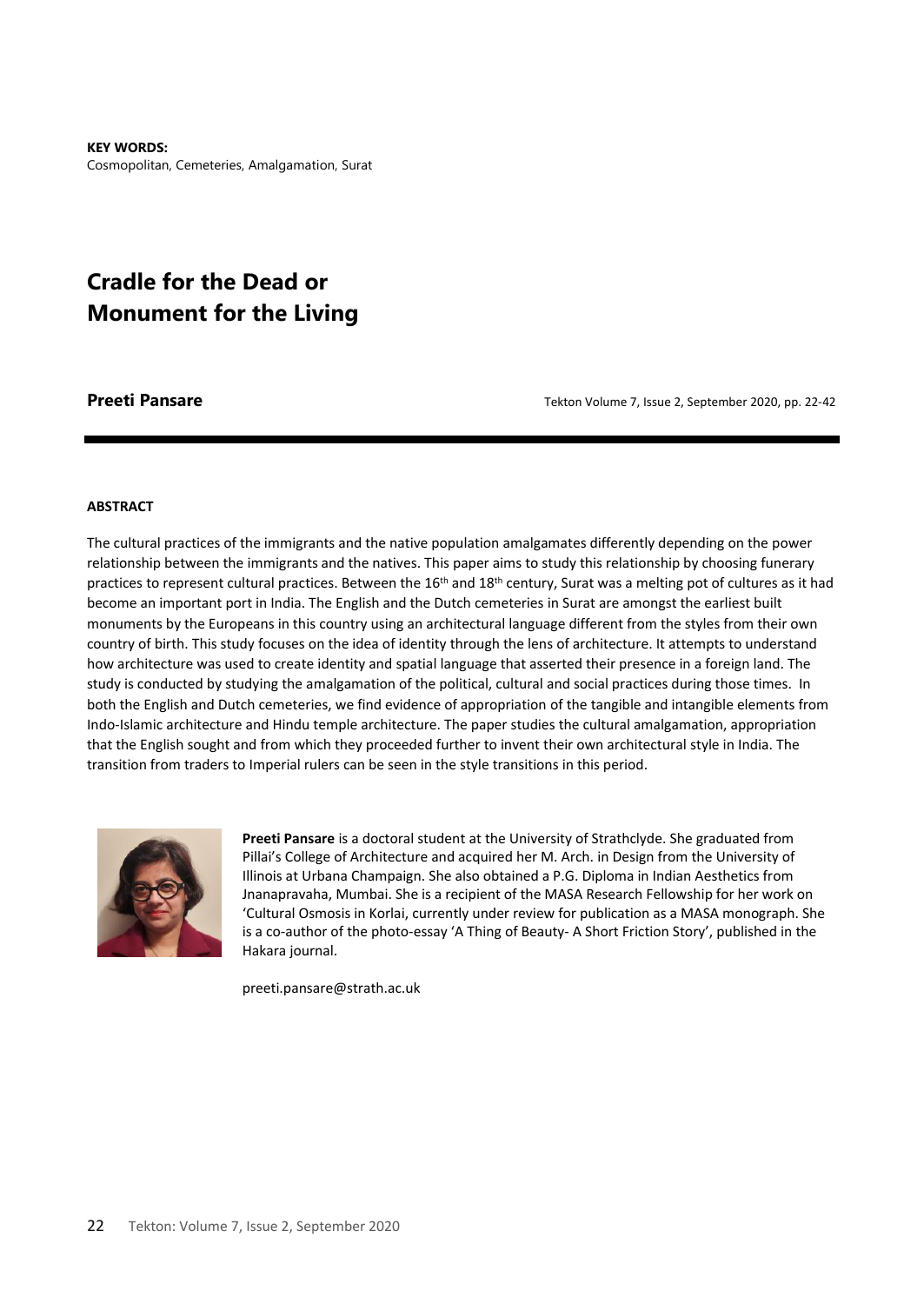# **Introduction**

*In this small crevice in a huge rock face (in the Carnarvon Gorge in Queensland, Australia), an aborigine family laid the dead body of a small child, wrapped in bark. They marked the place with silhouettes of their hands, made with pigment. This grave is as much a piece of architecture as is the Great Pyramid of Giza (and more poignant) (Unwin, 1997, p.43).*

Death has always been an inescapable and intriguing reality for man. Every religion has tried to address this abstract, yet real phenomenon through varied funerary practices. In the Hindu and Buddhist religion the dead are cremated; while in Islam and Christianity the dead are buried in cemeteries. As observed by Francavigila, cemeteries are very much a part of the living society and a link with the dead (Francaviglia, 1971. p. 501).

This study attempts to understand the cultural influences on funerary practices by focusing on tombs of immigrants in late Mughal India. Funerary practices of European immigrants differed significantly from the indigenous practices prevalent in India. India was largely under Mughal rule, who built magnificent mausoleums for their nobility and royalty. Curiously, the Dutch and the English immigrants in Surat also commemorated some members of their leadership by building grand and ornamented tombs. This paper studies the architectural influences on the cemeteries of the English, Dutch and Armenian immigrants that arrived in Surat. I examine whether the immigrants' funerary spaces were merely resting places for their dead or a political statement indicating the dominating position such immigrants would occupy in the future.

# **Historical Context**

Vasco Da Gama arrived in India in May 1498. Soon thereafter, ships carrying traders from many European countries such as Portugal, Holland, France and Britain arrived in India. The western coast, in particular the state of Gujarat was very well connected to the west through many of its ports. Gujarat was a perfect place for the development of ports because of the temperament of the people. The port towns of Gujarat were known for their cosmopolitanism, where brokers and merchants worked as arbitrators between the local merchant, the foreign trader, the craftsman, and the tax collector (Keller,2013, p.23). The port towns of Gujarat developed a complex society with a coherent social and cultural structure, required to support and further the trade and commercial relations with foreign merchants. This is in line with Subrahmanyam's observations that a cosmopolitan society can be cultivated in an urban environment where civic life is driven by commerce, and not just by intellectual curiosity (Binbas,2018, p.278).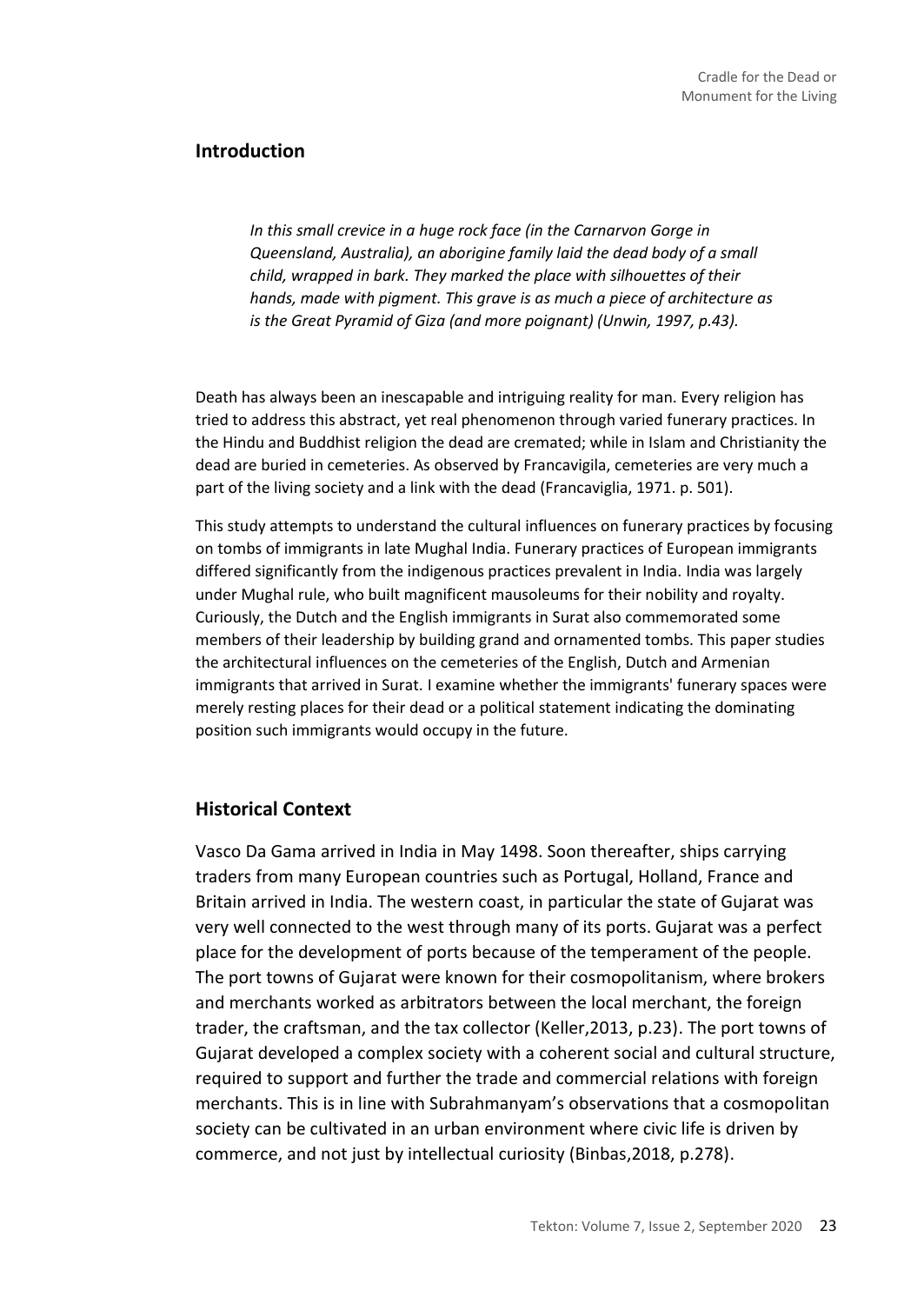Surat is located in the Western part of Gujarat, which is replete with ports. The Mughals entered Surat in 1573 after defeating the Gujarat Sultanate. After that Surat became an important port, due to its geography and the entrepreneurial acumen of its people. The prosperity of Surat was intimately connected with the opening up of the Persian trade route **(Figure 1)**. Later Surat also became the important point of embarkation for *Hajj* travelers.

The earliest European settlers in Surat were the Armenians. The Armenians were invited by the Mughals to settle in Agra in the 16th century. Their knowledge of Farsi gave them prominence in the Mughal court and they were allowed to move around in the Mughal empire; even to areas where entry to foreigners was otherwise prohibited. Surat became an important settlement for the Armenians, where they worked as traders with their private ships. As per the records at St. Peter's Church, the Armenians had two churches and a cemetery in Surat.

The British East India company established the first factory in Surat in 1612. For most of the 17th century, there was an intense power struggle between the English, the Dutch and the Portuguese to get prominence in the Mughal court. By the 17th century, the Portuguese power was waning and the Dutch (VOC) and the English were in ascendancy. The Dutch established their factory in Surat in 1617.



*Figure 1: Trade Routes. Source: Tracy, J. (2015).*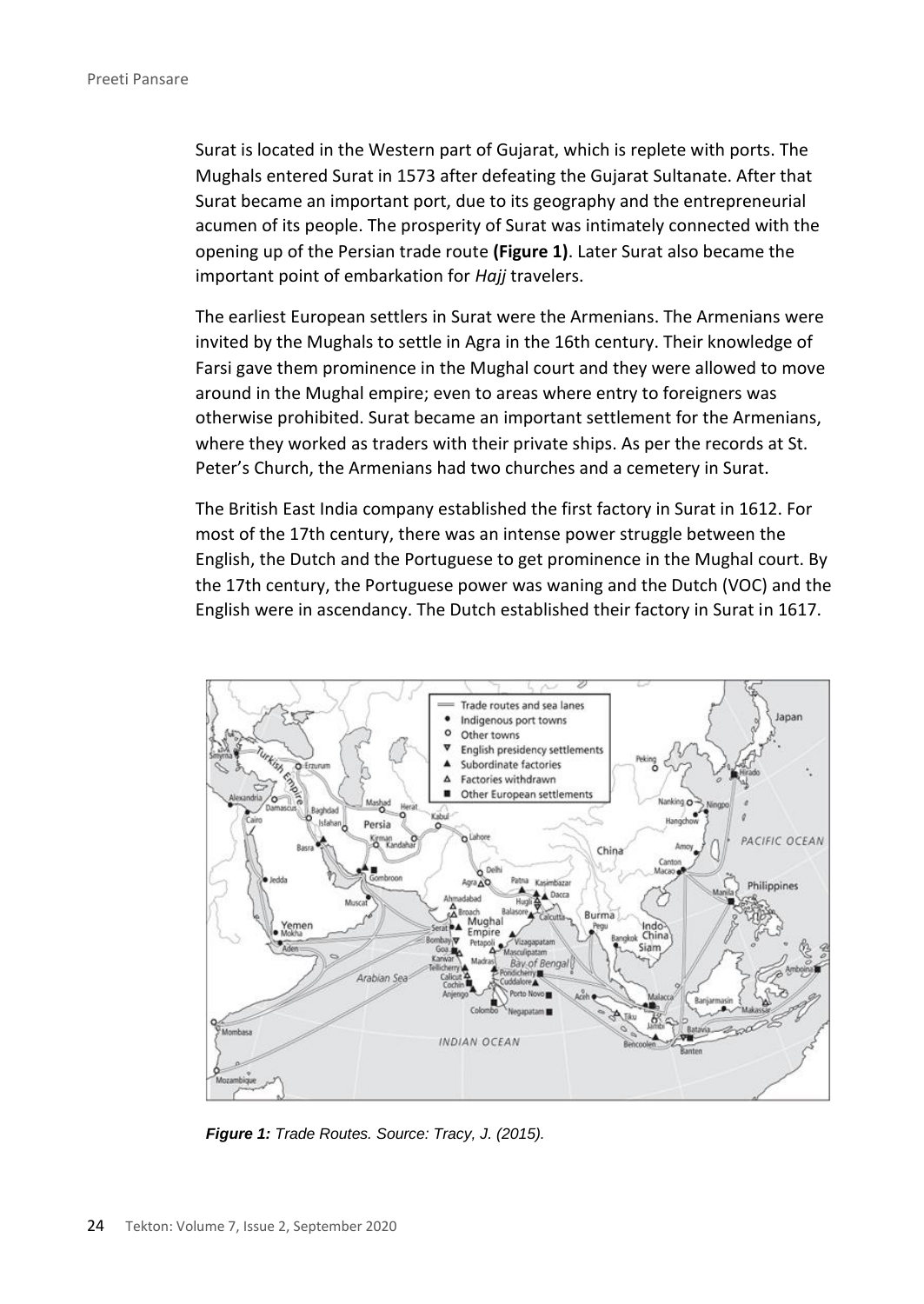The English, Dutch and Armenian cemeteries in Surat are a living memory of the flourishing city that it was between the  $16<sup>th</sup>$  and  $18<sup>th</sup>$  century.

This paper is a study of the English, Dutch and Armenian cemeteries in Surat to understand the appropriation of cultural practices and symbols by various European settlers. A space like a cemetery needs to be seen at multiple levels. Architecture has always been strongly influenced by politics and is enmeshed in ideologies and references. The Dutch, English and Armenian cemeteries at Surat are an example of this and thus demand critical analysis.

The data considered in this study is a combination of primary data and secondary data. Primary data collection was done through a visit to the site to study the physical and spatial aspects and record the same in sketches and photographs. Secondary data collection is done through review of literature about Surat.

# **Surat Tombs in Historical context**

The earliest tomb in India is the Tomb of Iltutmish at Delhi built in 1235 AD during the Slave dynasty. (Lehri Shabbir, p.27) While the idea of tombs came to India with the Slave dynasty, it was later taken up by the Mughals and the Rajputs. The earlier tombs were simple, made of indigenous stone with square base and a dome on top, which was decorated with Pietra Dura or other calligraphic inlays. Over the years, with advances in construction technology the base of the tombs became octagonal. Tomb architecture in India is considered to be an appropriation of the Timurid style, with certain elements such as finials at the top of the dome being derived from the Hindu temple style. The Timurids used bricks with extremely vibrant ceramic glazed tiles for construction.

The English and the Dutch cemeteries in Surat are placed on either side of the city walls near the northern boundary of the city. There is no church in the vicinity, and the cemeteries are in close proximity to the river Tapti **(Figure 2)**. The scale and grandeur of the English and the Dutch cemeteries at Surat surpasses even that of many cemeteries in Europe.

The European immigrants had come to a new country with different religious and cultural ideologies. The country that they had come to was also in a political turmoil with different rulers trying to prove their power. In line with this situation they had to walk a tightrope to maintain this fragile relationship with the rulers in the region. An example of the tight rope walking : "In the 17th century (a written record of the British East India company in1616 November) erecting a weathervane/bell (mistaken for a cross) would cause riot."(Scarre, 2005, p.287).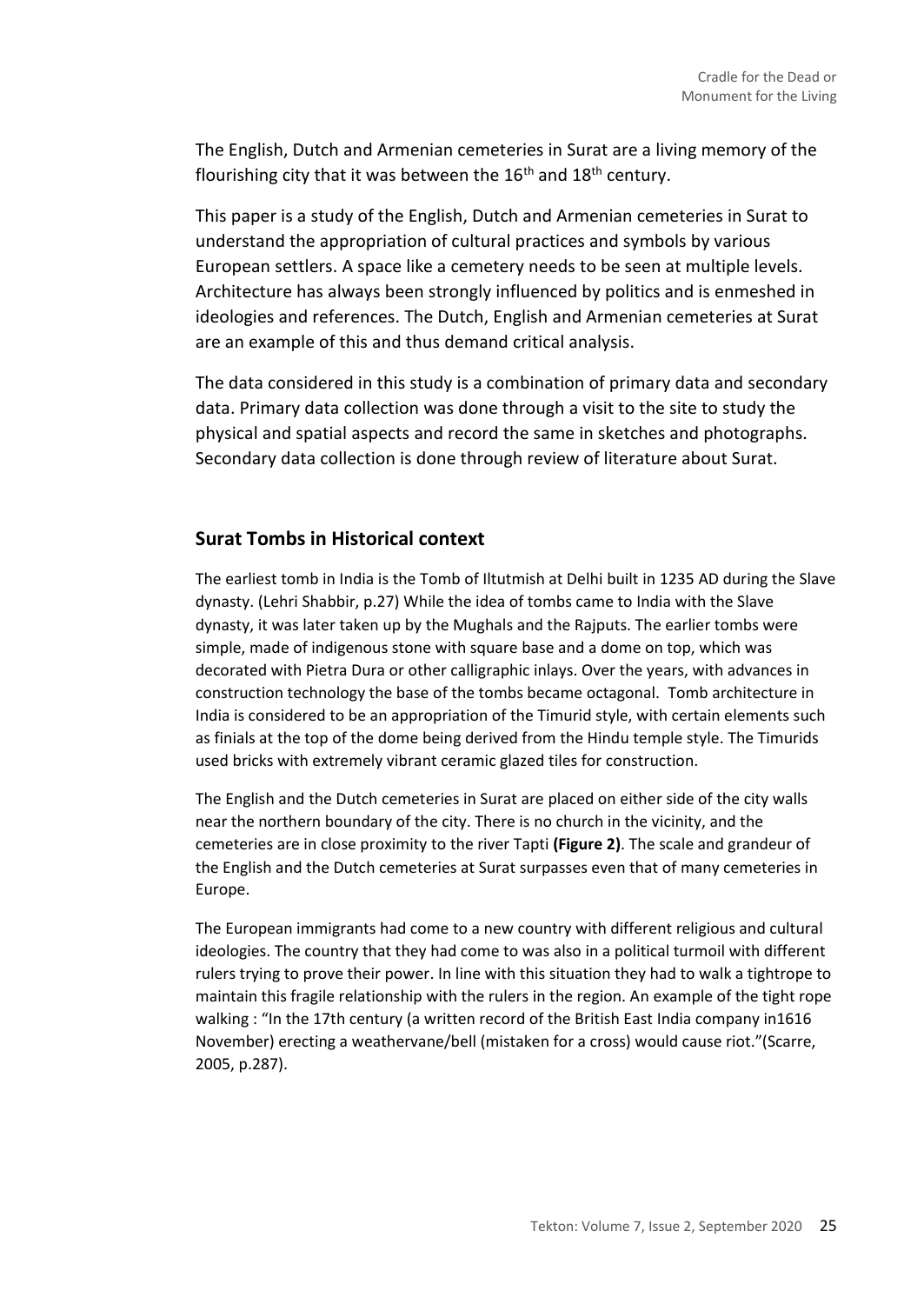

*Figure 2: Map Showing Surat in 18th Century. Source: Mehta. R.*



*Figure 3: Plan showing the English Cemetery Source: Scarre, Chris. Roberts, Judith. (2005)*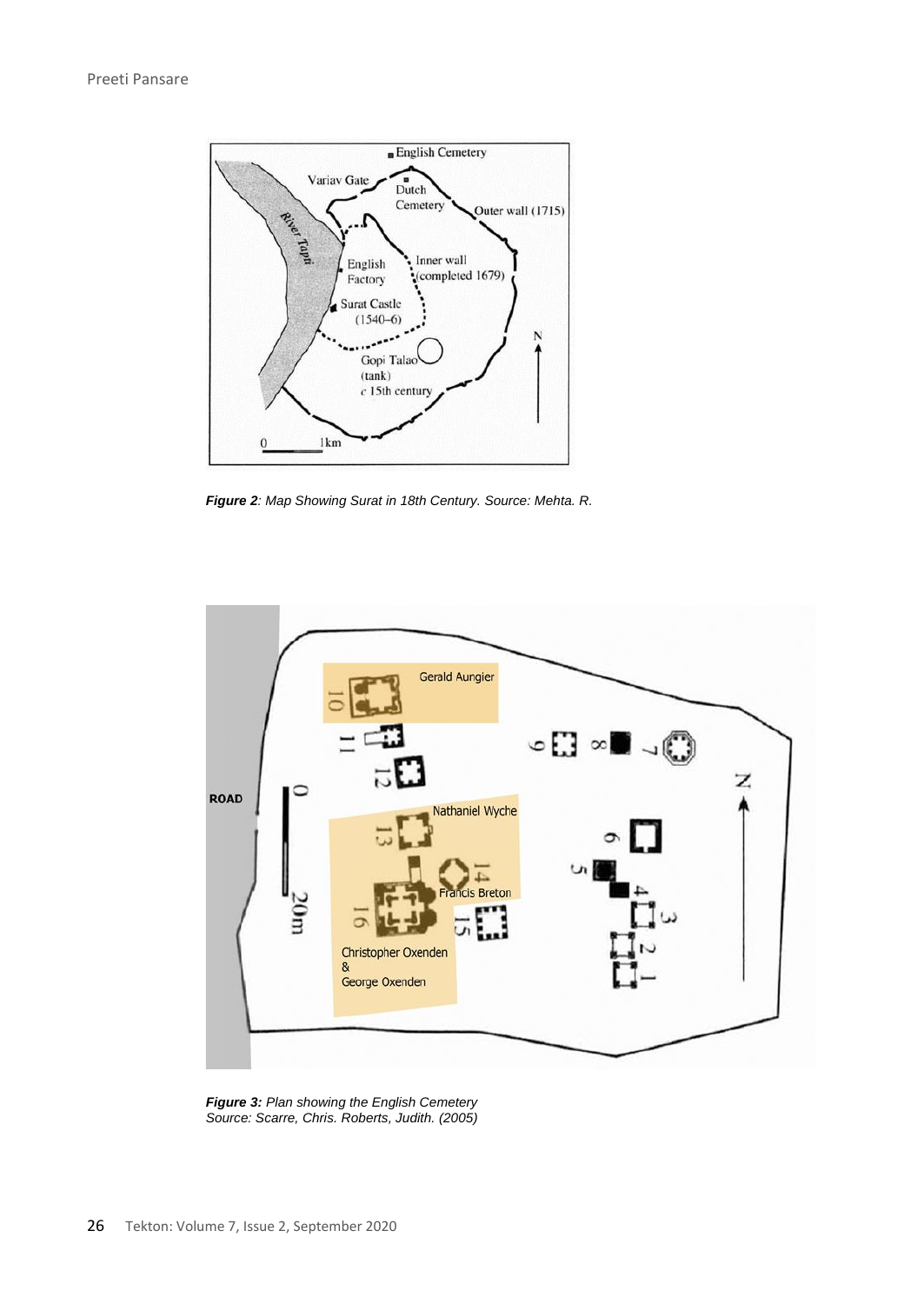# **English Cemetery**

The English cemetery has 19 graves, a few of which have grandiose monuments and the others are simple table tombs **(Figure 3)**. All the graves are all constructed in brick with a thick layer of stucco, similar to Indian monuments. The earlier graves on this site are of the presidents of the East India company. The first grave dated 1649 is of Francis Breton who was the president of East India company and a close friend of the then governor of Surat Muizz-ul-Mulk. The English tombs are generally considered to belong to three generations, spanning from the  $17<sup>th</sup>$  century to early  $19<sup>th</sup>$  century. The earliest tombs are the most prominent ones. These are tomb 10, 14, 15, 16 and 16a, which are on a higher ridge line facing the prominent road. These tombs are strongly influenced by the Mughal architectural style. The Second generation of tombs are all the pavilion tombs built in hybrid Indo-Islamic style. The third generation of tombs built in the late 1800<sup>s</sup>, consisting of tombs 1-5 and 8 conform to the classical European style. A few of the prominent and grandiose tombs in the English cemetery are described in the following section.

### **Tomb 14: Francis Breton**

The earliest tomb in the English cemetery is of Francis Breton who was a former president of the British East India Company when he died. The tomb has an octagonal plan with four arched doorways and four blind niches, similar to the tombs of Mughal rulers. The external decoration consists of ledge mouldings and a grotesque English moulding above the eastern doorway. The moulding still has traces of red paint. The dome is capped with a finial that is shorter than that of the other tombs.

### **Tomb 16 A (1658)**

Tomb 16A of Henry Gary a fourteen-year-old boy, and two storied tomb 16 of Oxenden brothers are considered to be related, since they share a plinth. Gary's tomb is on a 2 meter plinth and is a simple four-sided obelisk. Henry Gary senior was not employed with the company, but the shared plinth signals probable good relations with Christopher Oxenden. (Scarre, 2005, p.275)

### **Tomb 16: Christopher Oxenden (1659) and Sir George Oxenden (1669)**

Two storied tomb 16 is built for the Oxenden brothers, Christopher Oxenden and Sir George Oxenden. At the time of his death, Christopher Oxenden was an accountant second to the President Nathaniel Wyche of the East India Company. Sir George Oxenden was a former president of the East India Company, regarded very highly for withstanding the Maratha raids on Surat. The plan of Christopher Oxenden's tomb is octagonal with two floors. It has a closed pavilion plan on the ground floor, where the central burial space is surrounded by a veranda and a colonnade. There are octagonal turrets at the corners on the east side, pointing towards Mughal influence, while the other sides have finials. These octagonal turrets with cupolas on the top had become a fashion rage during the period of Shah Jahan (1628-1658) (Scarre, 2005, p.278). The outer tomb, built for Sir George Oxenden is an intricately decorated tomb with a double dome. The upper dome has cutouts that appear in the form of a cross in plan and a crown in profile.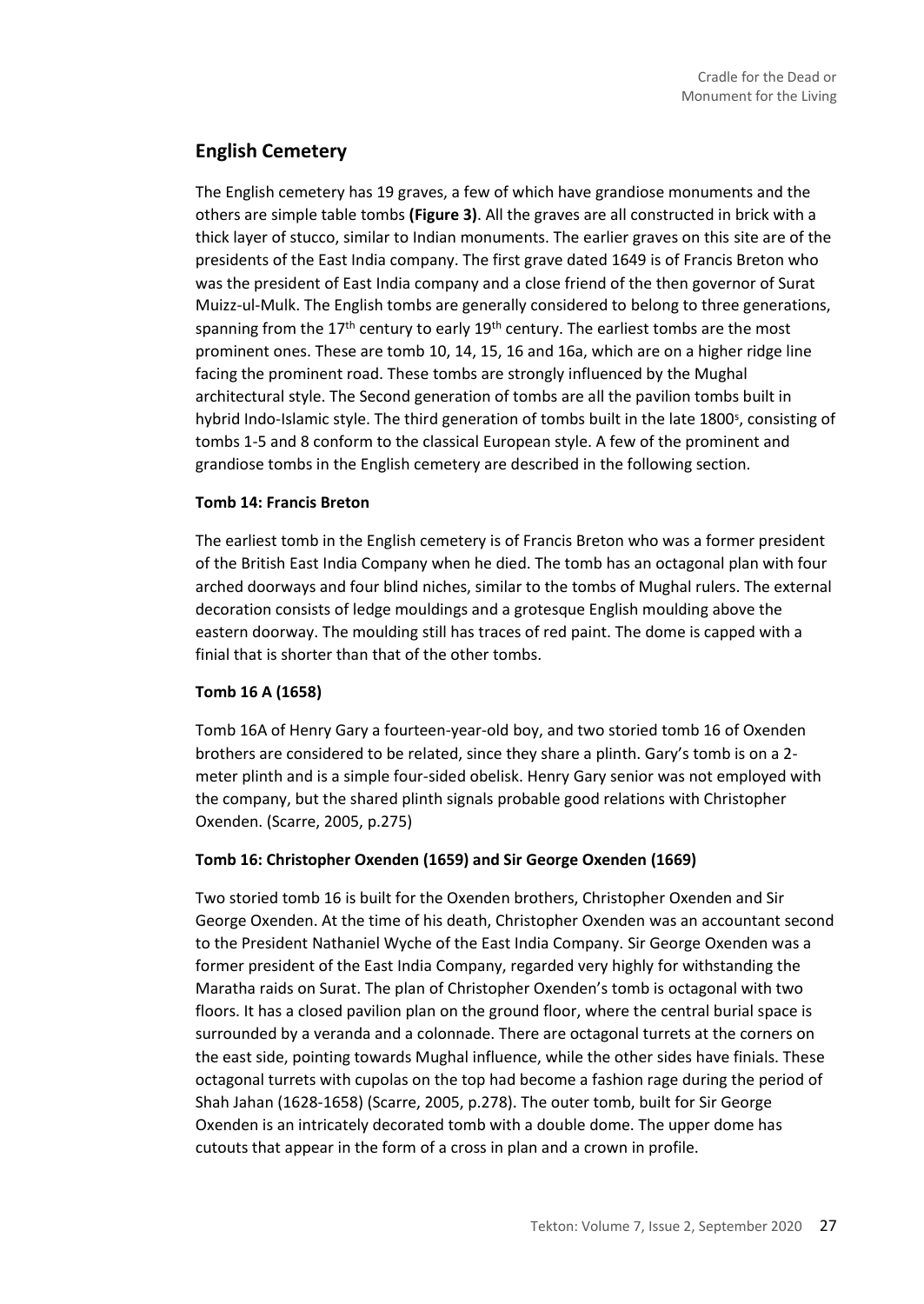The structure seems to be built in two stages. The inner dome structure with the extended plinth connected to tomb 16A would have been built before the second dome on top. The entrance to the tomb is on the Eastern side with steps that lead to an ambulatory passage between the inner and the outer tomb. The outer dome has a finial on a square base like the obelisk tomb 16a. Sir George Oxenden's tomb is placed on the south side of the tomb of Christopher Oxenden. The pointed arches with recessed voids points towards Mughal influence.

#### **Tomb 10: Gerald Aungier (1677)**

Gerald Aungier was a former Governor of the East India Company. Tomb 10, built for him is similar in structure and style to tomb 16 built for the Oxenden brothers.

#### **Tomb 13: Nathaniel Wyche (1659)**

This tomb was built for Nathaniel Wyche, who was a president of the East India Company and died in 1659 (Scarre, 2005, p.286). The tomb is square in plan with octagonal columns and a stepped entry from the east. The access to the insides is through pointed archways that are recessed inside a rectangular portal flanked by pilasters. This tomb has elaborate ornamentation with decorated brackets and decorated ledge molding inside and outside. The dome here is mounted on a cylinder and capped with an elaborately decorated finial. This tomb also has traces of painted decorations. From this tomb onwards, corner finials are seen over the columns that rise above the last balustrade in addition to the dome finial.



### **Dutch Cemetery**

*Figure 4: View showing the Dutch and Armenian Cemetery (Mapping done with Google Map)*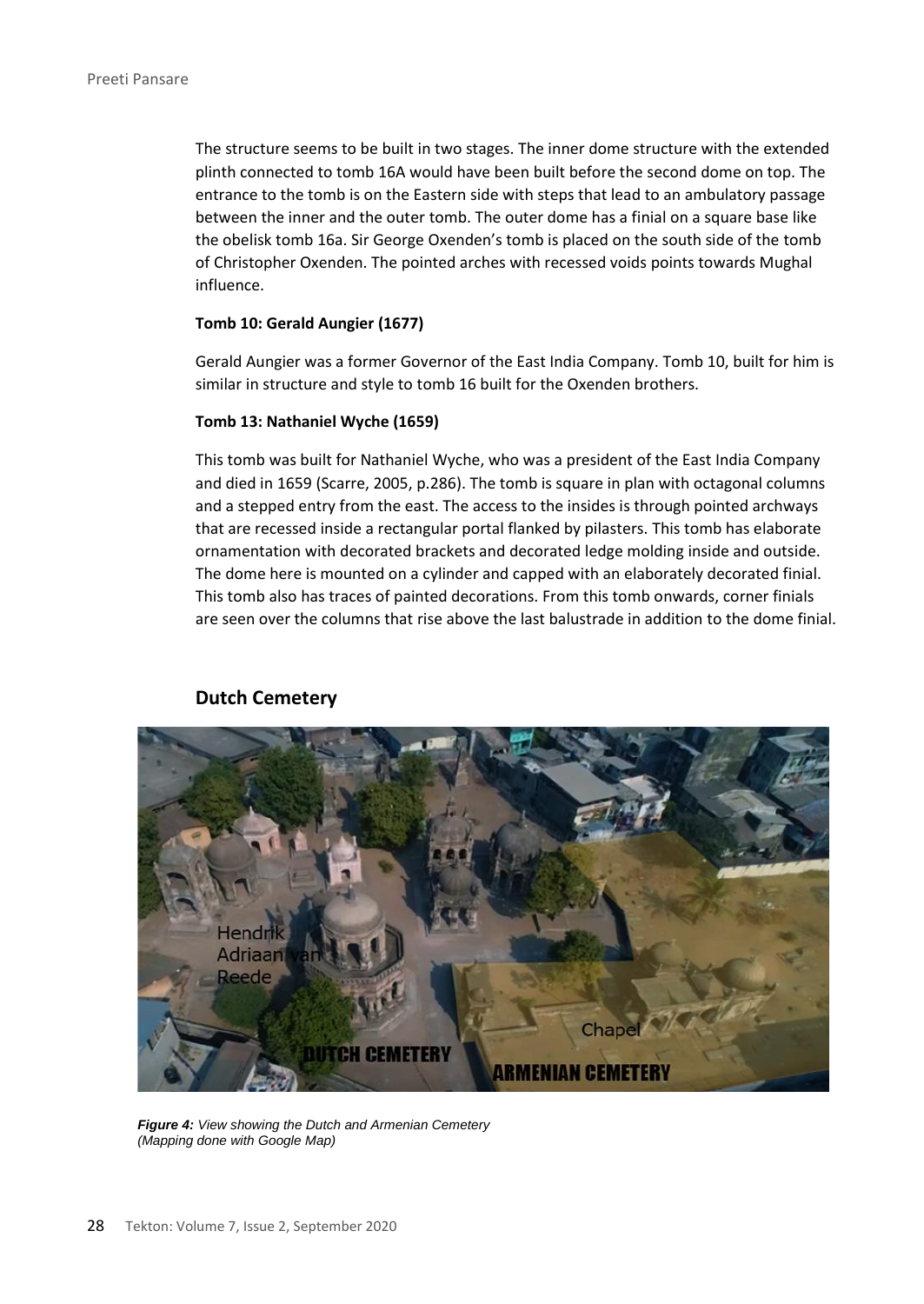The Dutch cemetery has 8 tombs and another 8 graves, many of which do not have an inscription **(Figure 4)**. The Dutch cemetery is older than the English cemetery. The first burial here dates to 1642 of Magdalena Haijers. In the Dutch cemetery the most noteworthy tomb is that of Hendrik Adriaan van Reede who died in 1691, as a top-ranking official of the Dutch East India Company. Interestingly, he has to his credit the *Hortus Malabaricus*, a 12-volume treatise on the medicinal value of flora along the Malabar Coast from Goa to Kanyakumari.

The tomb of Hendrik Adriaan van Reede is the most magnificent tomb in the Dutch cemetery. This tomb resembles a mausoleum, with a high plinth and double floor. The plan is octagonal with stairways leading to the seating gallery on the top floor, that is protected by a balustrade. The sides have circular columns, which end in circular arches. This open pavilion tomb is similar to Sikander Lodi's tomb built in 1518 with some modifications in the geometric proportions. The Dutch tomb has a frescoed crypt with a staircase going down to a vault. The other tombs are also splendid with plentiful Hindu and Mughal imagery. The plaques are missing on most of the Dutch tombs, as a result it is difficult to date or identify them.

# **Armenian Cemetery**

The Armenian cemetery shares a common wall with the Dutch cemetery **(Figure 4)**. The entry to this cemetery is separated and flanked by an ornate gate that presently lies in ruins. The gate is on the axis of the only chapel that is visible on the site. The site has many simple table tombs arranged in an orderly manner.

The cemetery has one gravestone dated 1579. There are no magnificent tombs in the Armenian cemetery, unlike the Dutch cemetery next door. Many of the graves do not have an inscription and lay there in ruins. The only chapel on site is not dated but the tomb of the son of Phanoos, a notable, rich and influential Armenian is found within the chapel and is dated 1695. This chapel has an entry gate that is visible on the site, but is in ruins. The rest of the cemetery has table tombs or simple burials with intricate plaques engraved with symbols and writings.

# **Framework for Analyzing the Cemeteries**

Architectural production of space depends on various tangible and intangible factors. To get a holistic view of these factors by using multiple lenses to study the Surat cemeteries.

- 1. Architectural analysis of the styles and stylistic changes of markers, gravestone / tombstones
- 2. Geographical analysis of cemeteries as an element in local land use pattern
- 3. A Semiotic analysis of the Architectural space production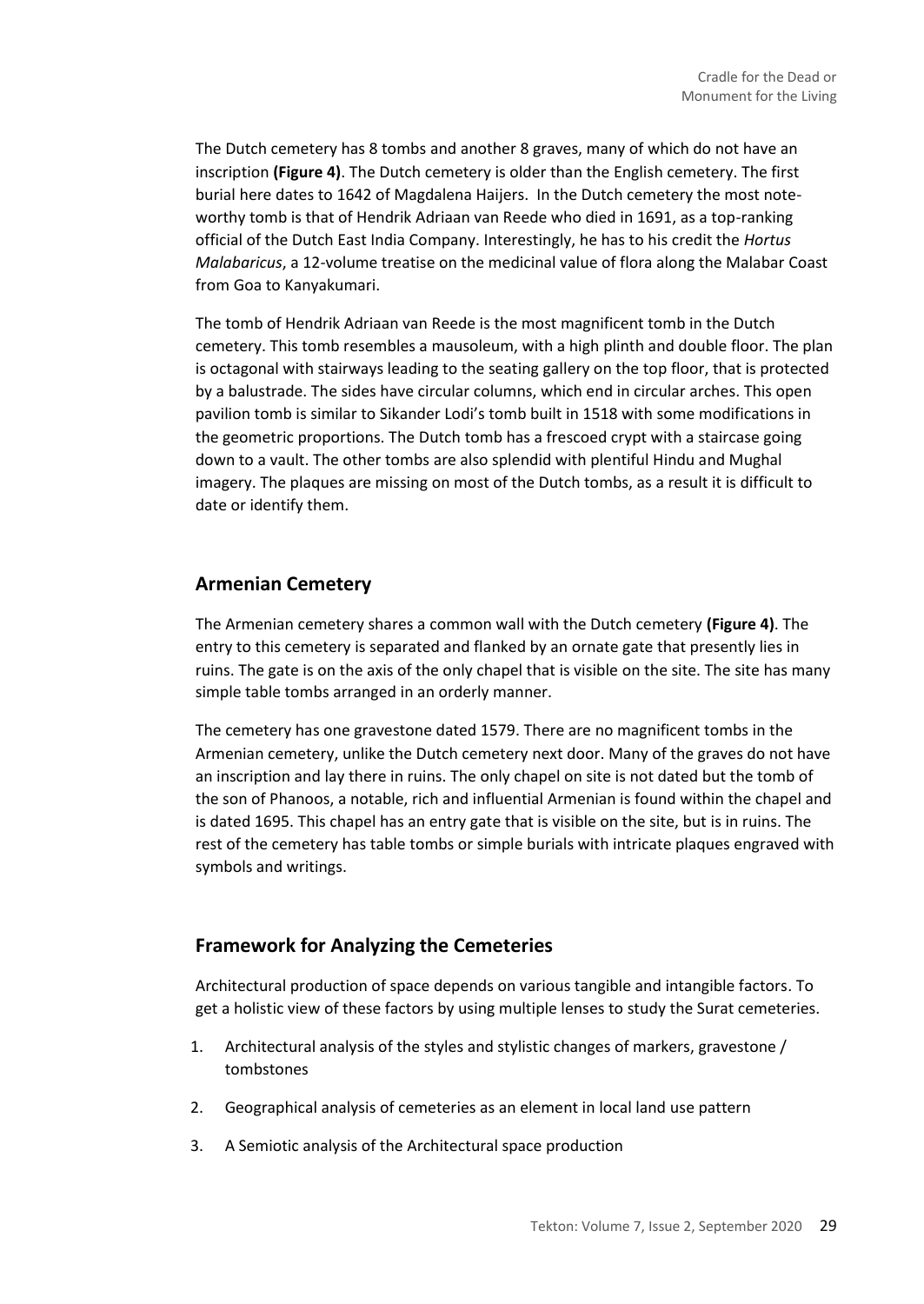# **Architectural Analysis**

#### **Construct One: Tangible**

We begin with an architectural analysis of the cemeteries by looking at tangible entities such as location, line of sight, form, ornamentation to understand the context in which they were built, and to examine whether there was an appropriation or amalgamation of architectural styles.

#### **Location:**

Understanding the geographical location of the cemeteries in Surat in relation to the surrounding city and development is important to understand the social and cultural standing of the immigrants. The Dutch had come to India before the British and had already established a stronghold within the Mughal court. So, were the Dutch more privileged then the British in getting plots for cemeteries?

The tombs in Surat are the earliest examples of cremations outside the church yard all over the world. Other than the chapel on the Armenians burial ground there is no church on this premises.

Dutch domination is apparent in the proximity of the cemetery to the fort and its adjacency to the Armenian Cemetery. The Armenians were close allies of the Mughal rulers and would have got the prime plot. Later when the inner city wall was constructed, the Dutch and the Armenian cemetery was within the precinct and the English cemetery was north of the wall.

In the English cemetery, the tombs do not seem to be laid as per a set grid pattern. But it appears that there was some planning about the placement of the tombs. The prominent people have prime plots that are facing the road. Tomb 16 was constructed in 1659 and Tomb16a was built in 1658, within a gap of one year on the same plinth. The idea of accounting for one more grave later, shows that there was some planning in the location of the tombs. The same also appears to be the case with the Dutch cemetery, where the Reede tomb is on the highest point with space all around. The Reede tomb is also on a very high plinth, unlike the others in the cemetery. The Armenian cemetery is difficult to understand, as it is in disarray and one cannot be certain that the current positions of the tombs and tomb slabs are in the original positions.

#### **Line of sight:**

Physical markers that tie a place to the surroundings help define the identity of the place. Monumental tombs almost two storey tall with particular Indo-Islamic architectural style create an aura of nobility at the site. The idea of space here is dominated by the monumentality and the grandiosity that was seen only in the tombs of Mughal royalty. The immigrants who came here as traders quickly appropriated symbols of power and established their stature in their adopted country.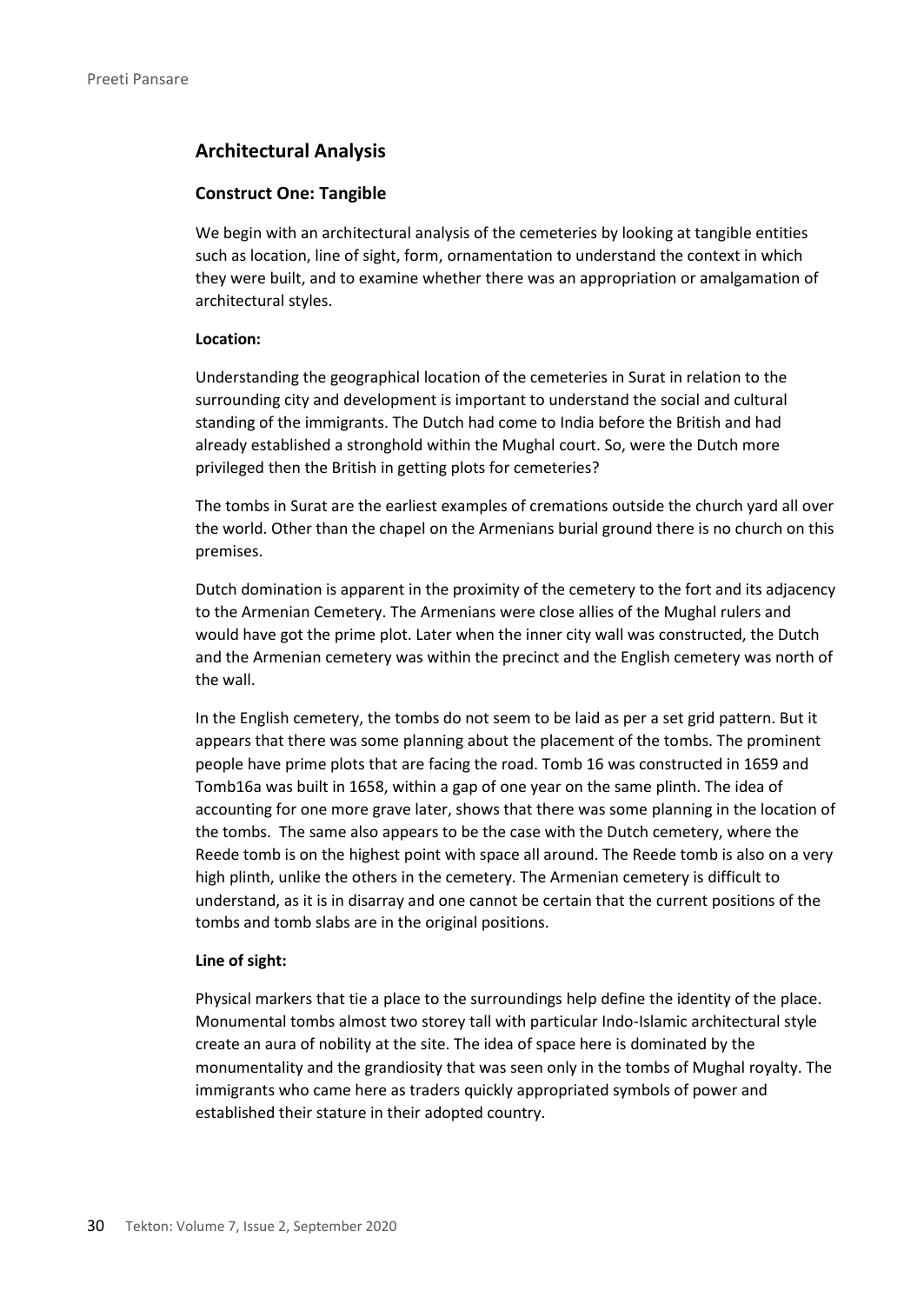

*Figure 5: Present view of the Dutch Cemetery & a 1920s view (Unknown photographer)*

The tombs in both the Dutch and the English cemeteries are placed on a high plinth. It would be a reasonable conjecture to attribute this change from the traditional Christian burials to Mughal influence. However, it is also possible that the higher ground burials are due to the high-water table of the Tapti river, which is nearby. As per the cremation protocol in Europe, burials would take place above the ground in case of high-water tables to prevent water contamination due to decomposing bodies.

### **Architectural form**

One can see simple utilitarian architectural language in the warehouse and the residential units of both the English and the Dutch structures. They have used courtyards to adapt to the local weather conditions with minimum windows on the outside, thus making most of the buildings inward looking. This approach to planning is not only on account of the weather but also because of the external threat that they possessed from the locals. These buildings, especially the warehouse would have additional protection of a high wall all around **(Figure 6)**.

As we move to the cemeteries, we see a complete change in the architectural language. The huge walls have disappeared. The structures abutting the road are majestic and taller. There is a sense of appropriation till the end of the seventeenth century when the English were still trying to find a stronghold in India. As trade grew so did their power and sense of domination. The tombs in the Dutch cemetery have appropriated the Mughal style and later tombs have the Indo-Islamic style like in the English cemetery. In the English cemetery, the change in the style can be seen from the 18th century onwards, where the architectural style started developing its own hybrid language. This can be seen in the later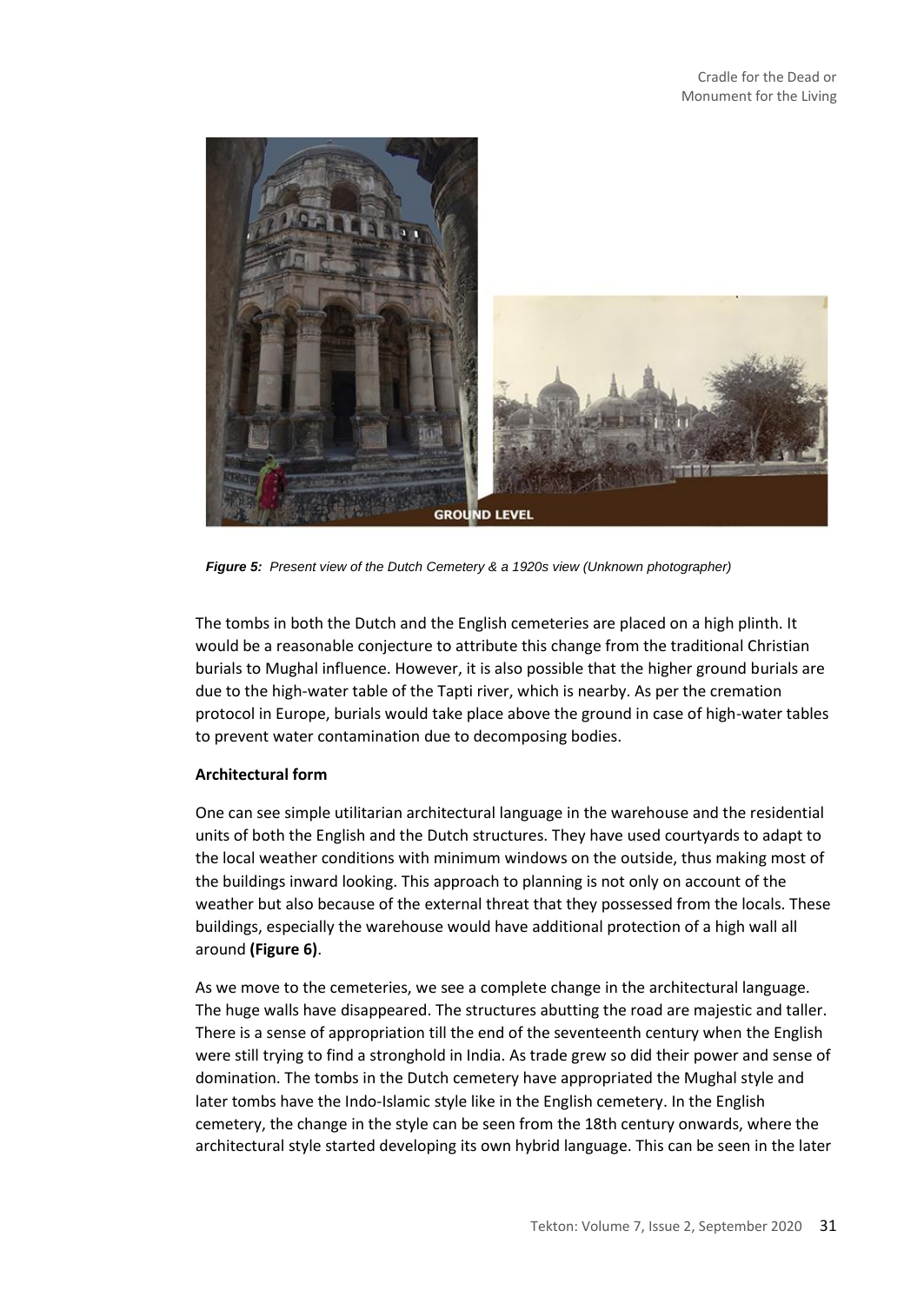



*Figure 6: View of the residential quarter (Source: Broecke Pieter van den) and General view of the Dutch Cemetery*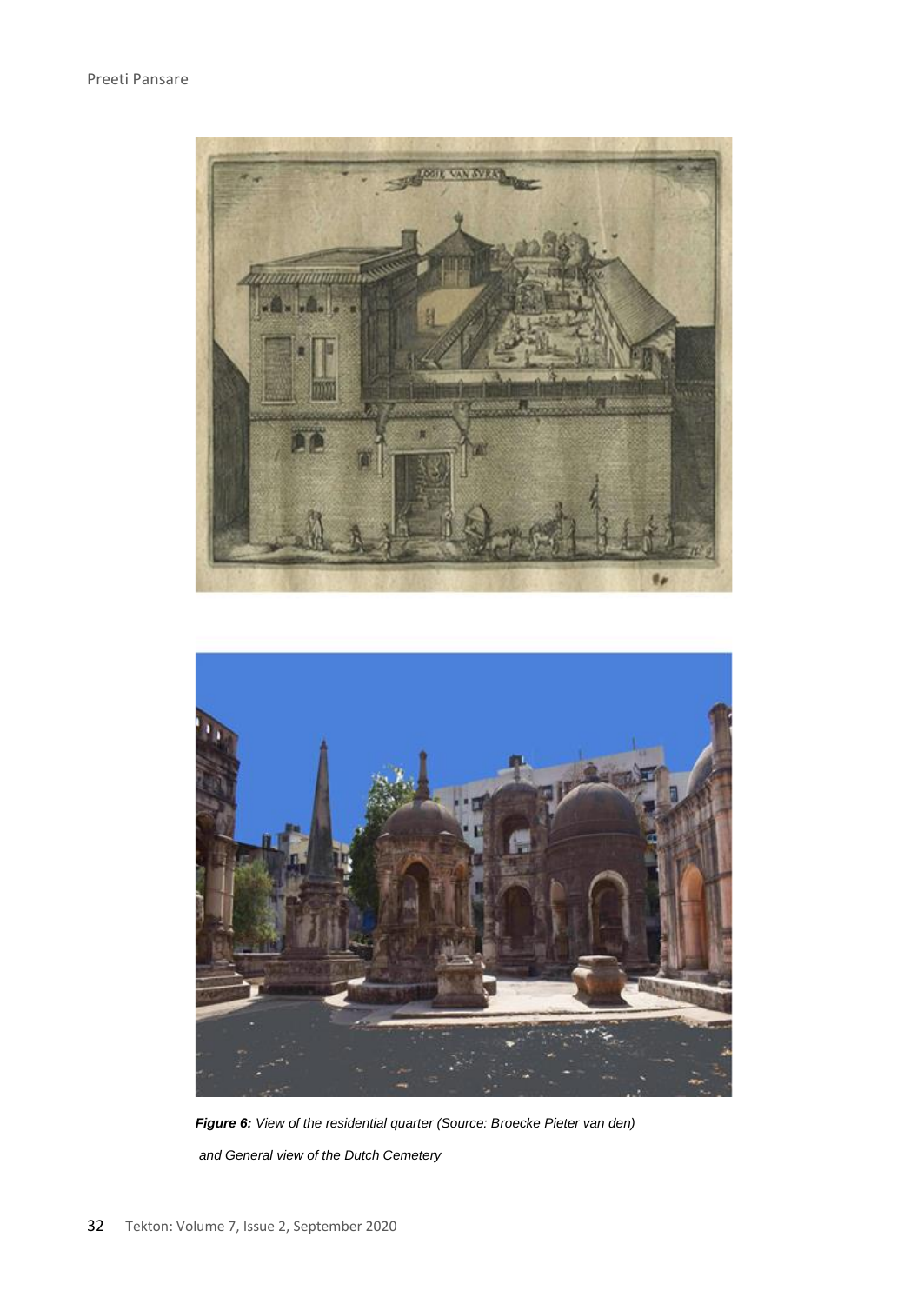tombs which mix the Indo-Islamic style with elements of classical European style. The style changed later from structures covering the tombs to basic plinth or table tombs that were simple. The table tombs would be a simple modification of the obelisks with rectangular plans and gable ends on top. This change is reflected in tombs 4,5 and 8 as the open pavilion tombs were now replaced by table tombs.

#### **Ornamentation**

Earlier colonial tombs were simple and lacked the ornamentation that is seen on the splendid tombs of the Dutch and the English at Surat. Many of these hint towards the influence of the Timurid style of architecture, which the Mughals brought into India. Does the ornamentation signify anything beyond beauty?

Dutch Cemetary: The Dutch cemetery tombs display an ostentatious array of ornamentation on its surfaces **(Figure 7)**. One can observe a complete appropriation of style and forms from the Hindu temple motifs and the Indo Islamic traditional motifs all across the interiors and the exteriors of the tombs. Geometric and floral patterns can be seen on the external as well as the internal facades. An intricate and beautiful wooden *jali*, which is a hallmark of Mughal architecture can be seen in the Reede tomb.



**Figure 7:** Details from the Dutch Cemetery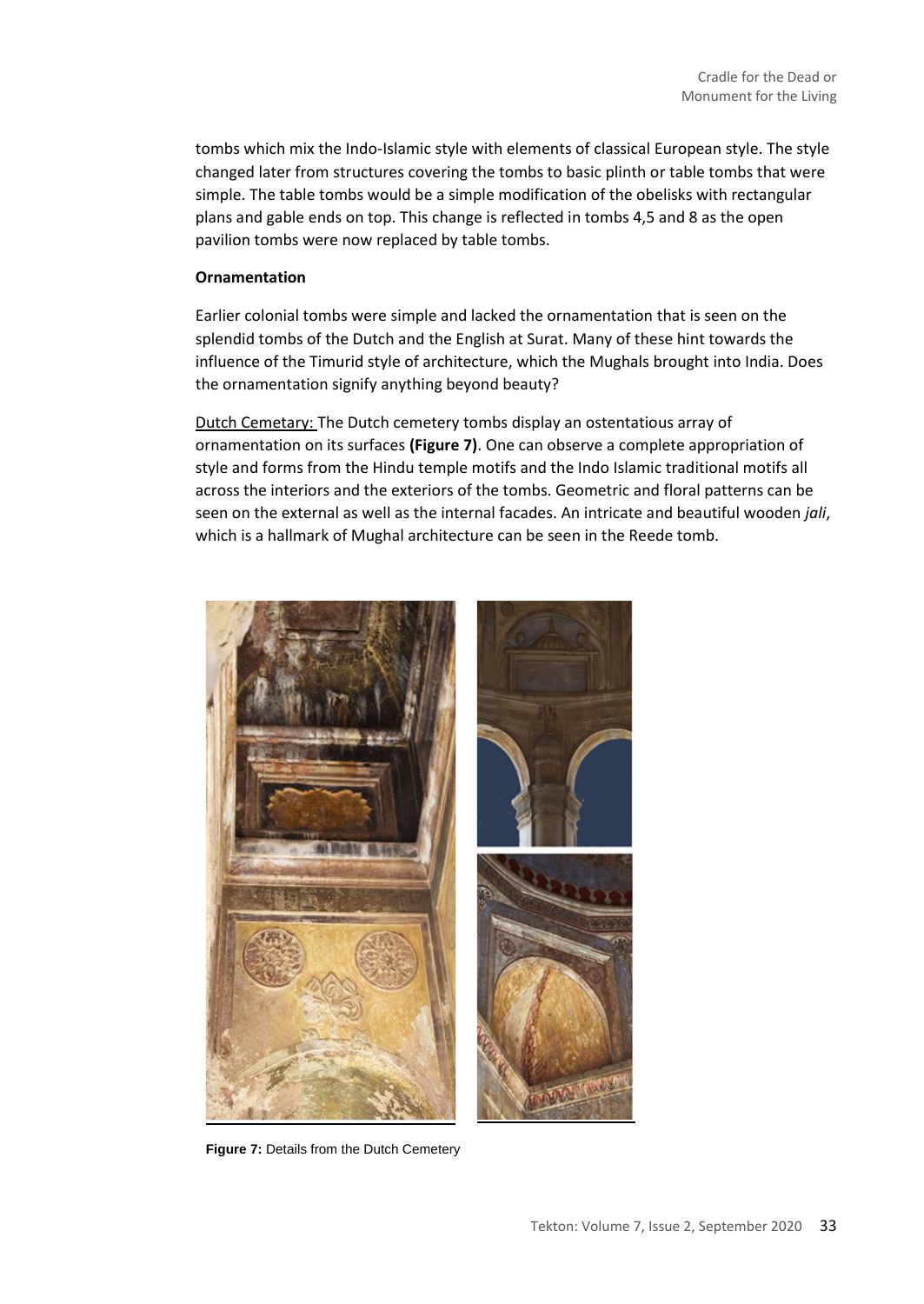English Cemetary: The English use of ornamentation on the tombs in the early  $17<sup>th</sup>$  century displayed a complete appropriation of the local motifs. The Timurids used tiles for inlays which the Mughals later mastered in the form of Pietra Dura. The local craftsmen, instead of Pietra Dura, painted the patterns engraved on the stucco in colors. They have used corner finials and dome finials which are a syncretic mix of Hindu lotus motifs, the *amalaka* and round motifs with Indo-Islamic floral and geometric ornamentation. The dome is also used as an element in the two-dimensional ornamentation like the *Kalasha* seen in temples on the columns and the dome (Figure 8).

Armenian Mortuary chapel: The architectural style of the Armenian mortuary chapel is a hybrid of various European styles with very little native influence. This is probably because the Armenians were part of the Mughal court and thus already had legitimacy. As a result, they did not feel the need to appropriate Mughal symbols for acquiring stature **(Figure 9)**.



*Figure 8: Details from the English Cemetery*



*Figure 9: Details from the Armenian Chapel in the cemetery*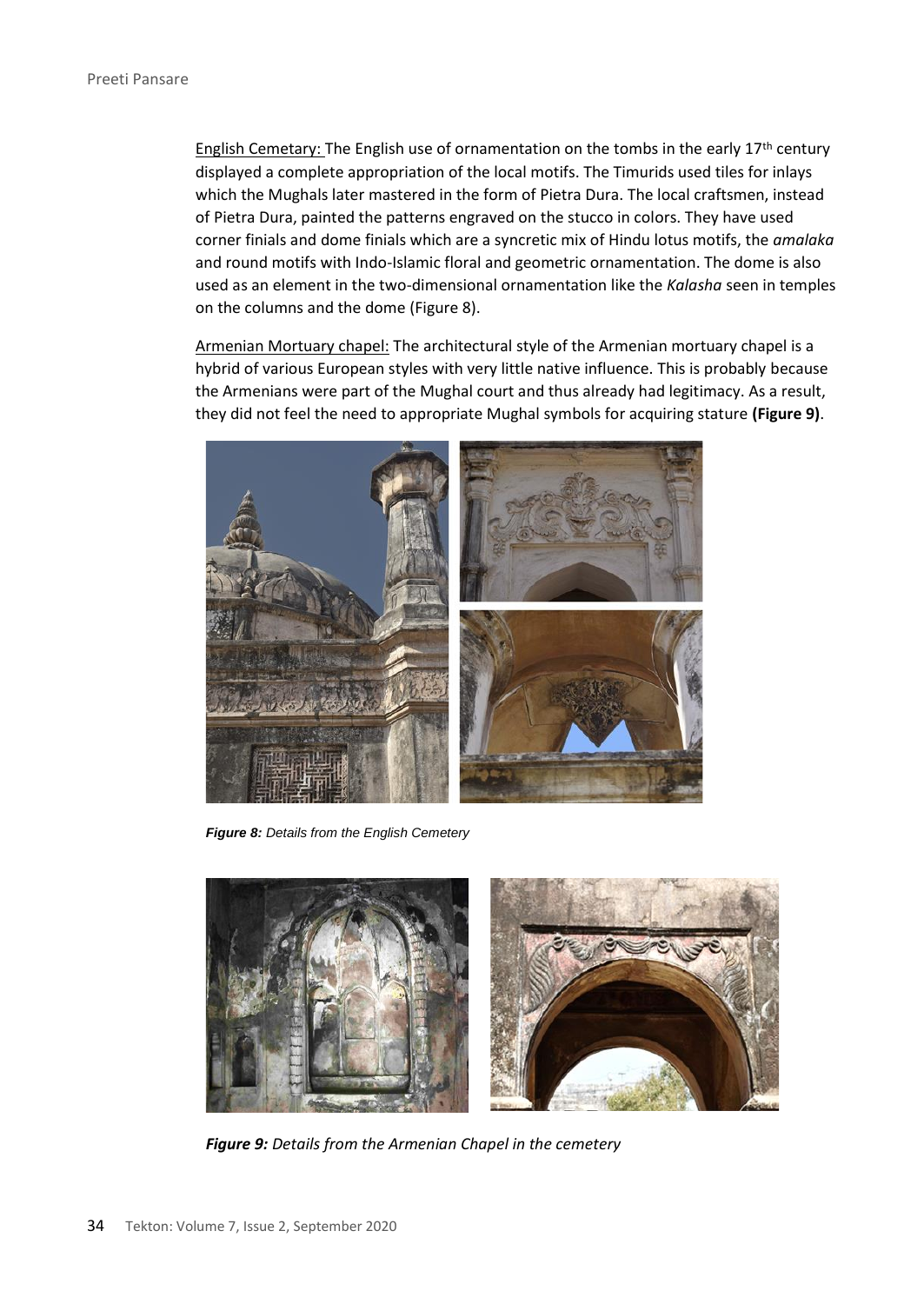### **Light and Elegance**

The Surat cemeteries were built by native builders using native materials. The vocabulary of the space does not entirely follow a set of European or Dutch syntaxes. They are in line with the native vocabulary. But unlike the Mughal tombs the structures are built with brick and stucco as opposed to marble. A number of techniques from Indo-Islamic style are employed to optically reduce the mass of the structure. As a result, they appear to be elegant despite their massiveness.

Natural light is another crucial element in Indo Islamic tradition that has been adopted in both the cemeteries. There are openings in the drum supporting the dome, that allow natural light to filter in. The interplay between the built volume and natural light results in changing the perception of volume for the viewer, making the structures more elegant.

### **Construct Two: Intangible**

Architecture conveys more than what is physically present and visible to one's eyes. We will discuss a few intangible attributes of these cemeteries here.

#### **Cosmopolitanism**

In early European history, burials were in the form of mounds. These mounds would be within their local polity, the burial mounds were reserved for the community and would be used and reused again. These were significant markers for the local community. In later years the idea of private burials in public plots began. The kings and the rulers had their mausoleums built. The idea of placemaking can be seen here, where one could feel the physical presence of the deceased in inanimate objects and be connected to them post their absence in our physical world. Rulers had bigger and visible memorials, whereas the masses were restricted to having tombs with tombstones.

When we see the tombs constructed in Surat, we see a new style of tomb architecture emerging in the Christian world in India. Surat was not an imperial capital, but was an important port with an influx of different people from different cultures with cosmopolitan values. Cosmopolitan people are the ones who have crossed the borders of religion and politics to come up with universal ideologies. One can view the immigrants to Surat through this lens. The appropriation of style evident in the English and Dutch tombs from Mughal culture, suggests that their patrons had cosmopolitan values. The idea of universalism was different from imperial rule, until as late as the 19<sup>th</sup> century.

The term Cosmopolitanism is useful when analyzing the intangible aspects of the design of the tombs. Paraphrasing Binbas, "The contradiction is inherent in the very definition of the concept of cosmopolitanism: Cosmos (the universe) + Polites (citizens). This concept was first used with broad political and philosophical implications by the stoics, who tried to substitute the ancient political concept of polis with the concept of cosmos. So, each individual lives in two parallel realms that coexist in harmony: one is the local community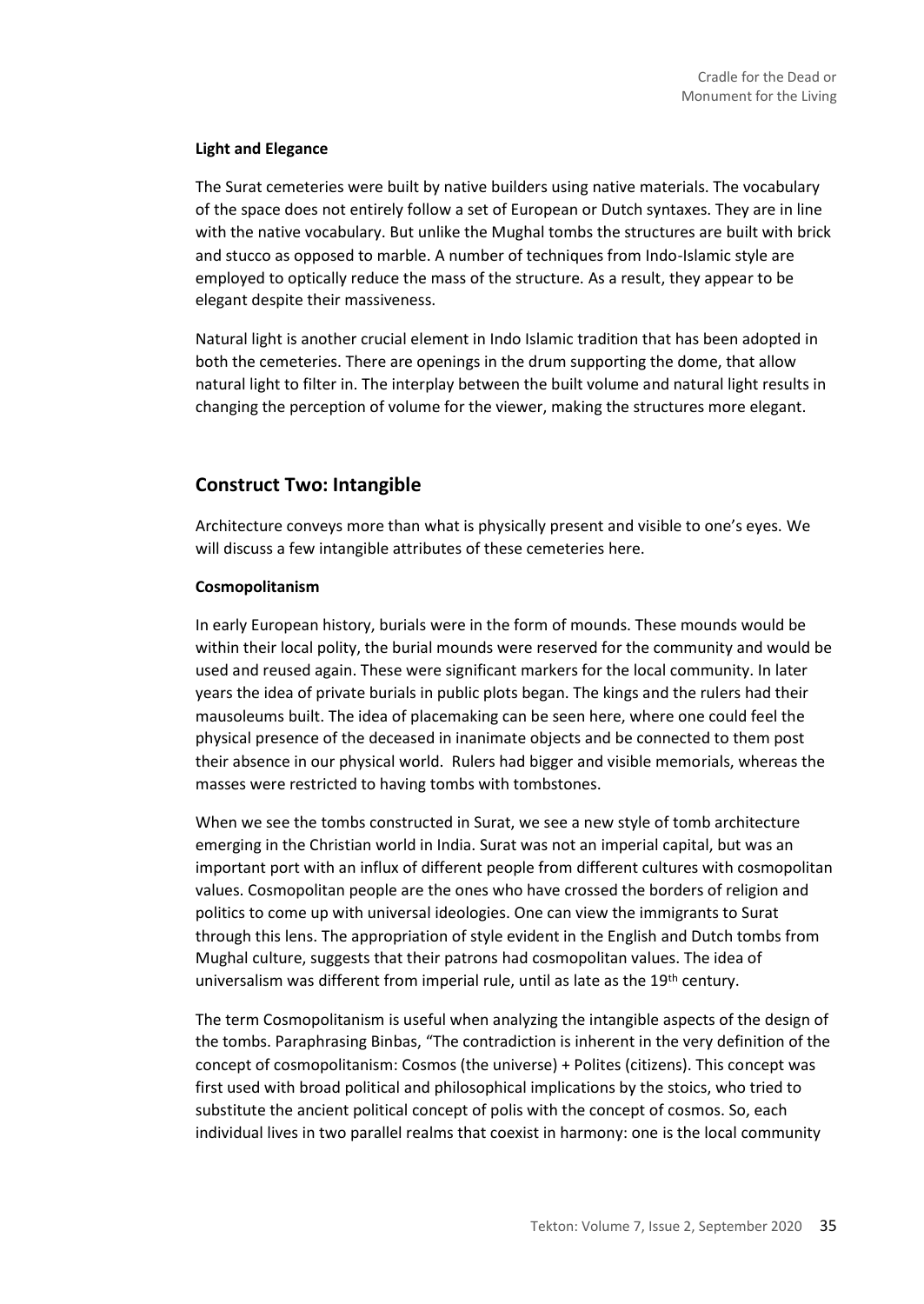and the other is a wider or universal community in which human ideals and aspirations are articulated." (Binbas,2018, p.278).

Throughout history, church spires have dominated the landscape and burials were always in the church yard. Here in Surat, the burials were not only outside the church premises, but were so ostentatious in architectural form that they began to dominate the surrounding landscape. The cosmopolitans known as Nabobs back in the home country were criticized for their practices. In "*The Calcutta Review"* of 1848, this idea of cosmopolitan tombs was not taken well. They were termed as Moorish and outlandish. Philip Anderson in his accounts about Surat writes "The body of a viceroy would have found a worthy place here; it is far too superb for the chief of the factory and his brother who was a mere subordinate". (Scarre, 2005, p.286)

In 1862, Bellasis also called the tombs specially the Oxenden tomb pompous (Scarre,2005, p.286). This view changed 60 years later when Rawlinson termed them to be awkward but quaint. The change of view could be ascribed to growing imperial power and the consequent reduction in the gap between universalism and imperialism.

#### **Ownership**

John Ovington, who spent over two years as chaplain at Surat in 1690s, writes the following:

*"The English and all the European are privileged with convenient repositories for their dead, within half a mile of the City. There they endeavor to outvie each other in magnificent structures and stately monuments, whose large extent, beautiful architecture and aspiring heads, make them visible at a remote distance, lovely objects of the sight, and give them the title of the principal ornaments and magnificence about the city. They dominated the skyline with the Mughal domes and column finials"*

(scarre, 2005, p.285)

The mausoleums at the time of the construction formed the skyline of Surat. These twostorey high structures would be amongst the tallest structures on the skyline other than the fort, which was under Mughal rule. The English under the new *Farman* from the Mughal court of Jahangir could now construct and own certain parcels of land. They began to build private architecture, which resembled public buildings that dominated the skyline in Europe. The monumental architecture of the tombs, thus was a statement made through the built environment to convey their power and an appreciation for the local culture. The Appropriation here further helped in building their image as the cosmopolitans. This was also the process of asserting individual identity in a country far away from their motherland, for all the ones back in Europe. This also was a statement moving away from the idea of burial in the European countries, where the church controlled the political and religious front.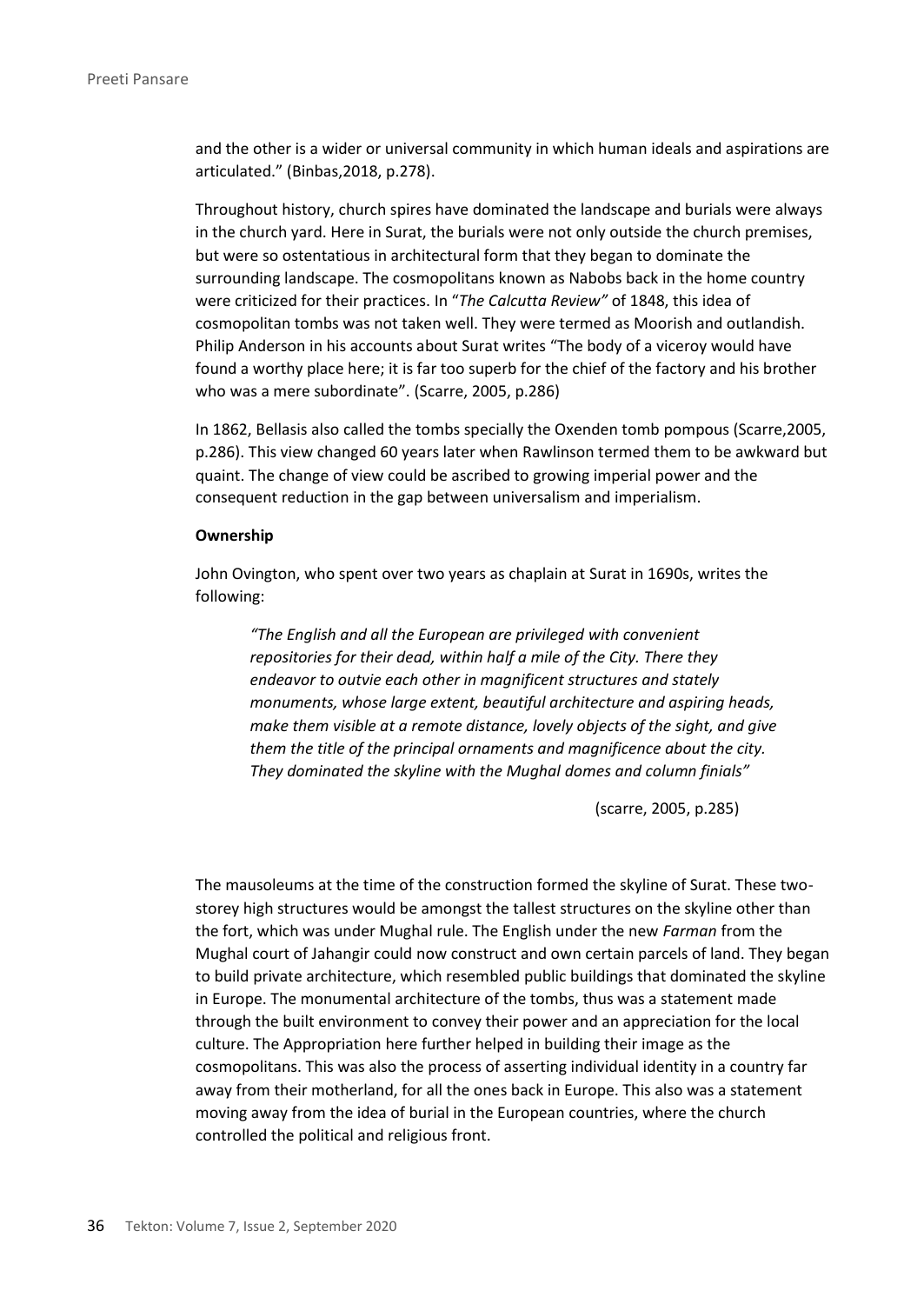# **Construct Three: A Semiotic Analysis of Architectural Space Production**

### **Symbolic Overtones: Inherent and Appropriated**

Architecture has the power to convey the abstract ideas of Domination and Subjugation. The immigrants were alien to this part of the world. To demonstrate their superior stature to the native populations, the immigrants used symbols and styles which were practiced by the rulers in India. India was still not one country but was ruled by different rulers. The members of nobility in Mughal India lived a life of opulence and conspicuous consumption. To maintain their stature, they had to have lavish weddings and stately funerals. Ovington states that sometimes the amount spent on funerals was enough to sink a large fortune. Expensive tombs were raised over the graves and a yearly feast was given in honour of the departed. The tomb was decorated with lamps that were lit on the death anniversary of the departed. (Gokhale, 1978, p.33-34) The English and Dutch cemeteries at Surat were also built as monuments designed for viewing and not as utilitarian spaces.

This construct of the dynamic and static place can be used when analyzing the Surat cemetery as a city of the dead. Unwin remarks, *"One might tend to think of a place as somewhere one stops—a market square, a living room, an operating table. These may be called static places, or perhaps nodes. But the pathway one takes to get from one static place to another is a place too. One might call this a dynamic place. Dynamic places play an essential part in the conceptual organization of space." (Unwin, 2003, p.157).*

While the tomb itself is a static place the path one has to take to reach the center of the tomb chamber is a dynamic place. The adopted and appropriated style of architecture helps us experience the transition as we travel towards the center, where the tomb is located. This is in contrast to the Christian table tombs, where one can directly walk to the tomb. Here in the English and the Dutch tombs the high plinth becomes a part of the transition that separates the ordinary from the sacred. The plinth is like the palanquins carried over the shoulders by the people and indicates high status of the deceased above the ordinary and the other local people.

### **Hierarchy**

Hierarchy becomes important also when one moves from one static place to the other, and when one moves from the street (dynamic space) to a more static place like the cemetery. This is seen in both the English and the Dutch cemeteries, where the tombs of important people are at vantage points. Within the prominent tombs, as one moves to the center, one is moving through the colonnades to a more sacred space. The columns and the placement of the tombs indicate the sanctity of the space. The dome here marks the transition from the ordinary world outside to the sacred place, where the departed is laid to rest. Barring the Oxenden brothers, no other tombs bear any signs of Christianity. In Oxenden brothers' tombs, the Cross in the second dome is clearly a Christian religious symbol. The Oxenden dome was constructed in two stages. The initial bulbous dome with finial and column finials on four corners was built in 1659. The height of the initial structure was one floor. Later in 1669, Sir George Oxenden's tomb was added on the same plinth.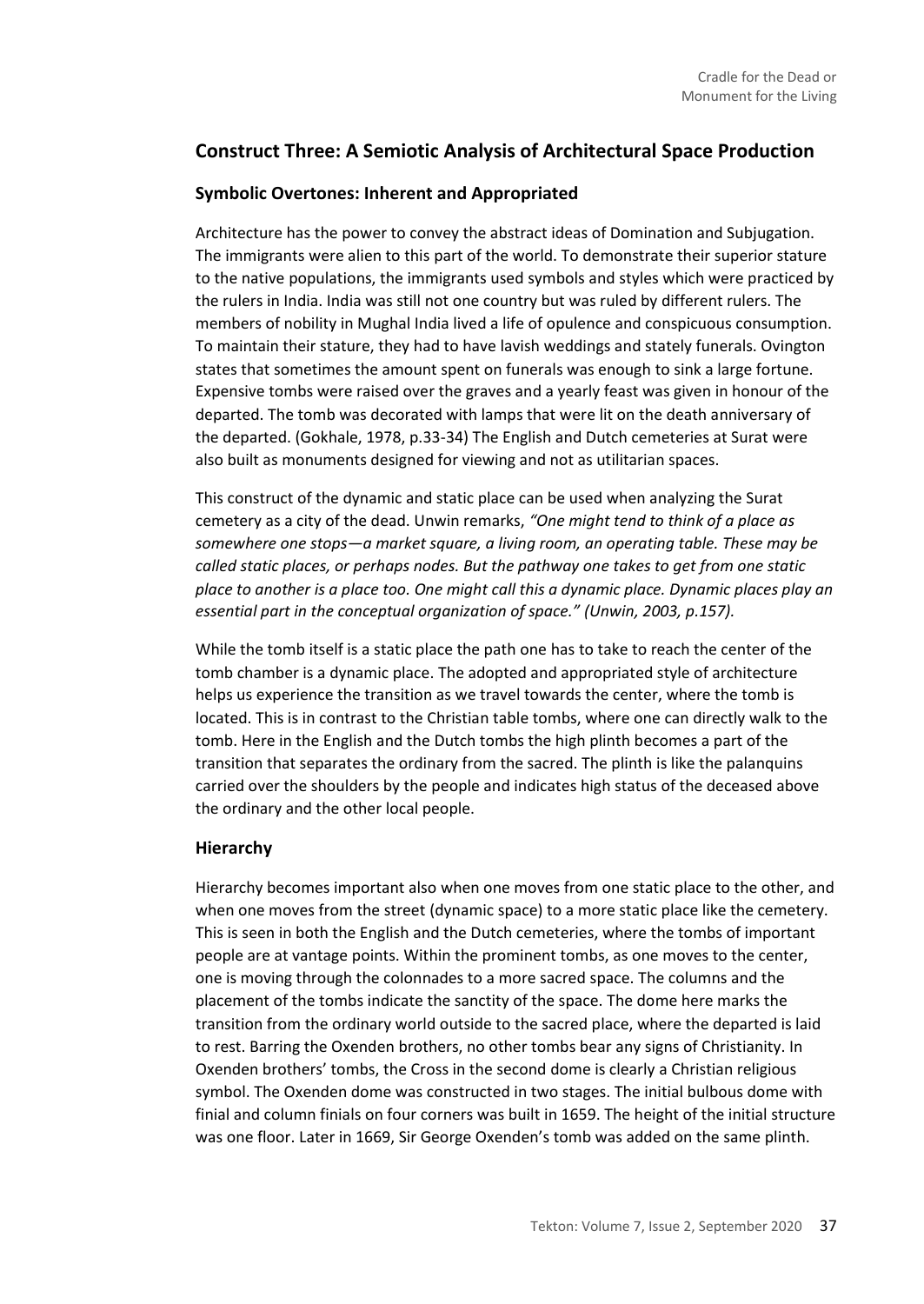The status of George Oxenden was already elevated because he was a former President, who had withstood the Maratha raids in 1664. The second dome was perhaps in recognition of his services and stature. The dome with the cross covers the tombs of the two brothers. In the Dutch cemetery the dome on President Reede's tomb was already elevated over a drum like a Mughal dome. The dome is capped by a finial that resembles an obelisk, which is Christian religious symbol that represents eternity. This indicates that the final built form contained an amalgamation of cultural symbols from the local and the immigrant cultures.

The references to faith and beliefs are presented in a subtler manner so as to not upset their social relations. In Mughal tombs the upper floor around the drum base of the dome was an ambulatory space. In the English and Dutch tombs the balcony space on top is merely present as an architectural element, since in Christianity there is no ritual of moving around the grave. But one still can see the staircase providing access to the upper floor in some of these tombs. This is just a physical duplication/appropriation of the elements without any cultural / religious ideology attached to the element.

#### **Hybridization**

English Cemetery: The Mughals used *jalis* to allow light into built spaces, while maintaining the separation between the inside and the outside. In the English and Dutch tombs at



*Figure 10: View of the English Cemetery*



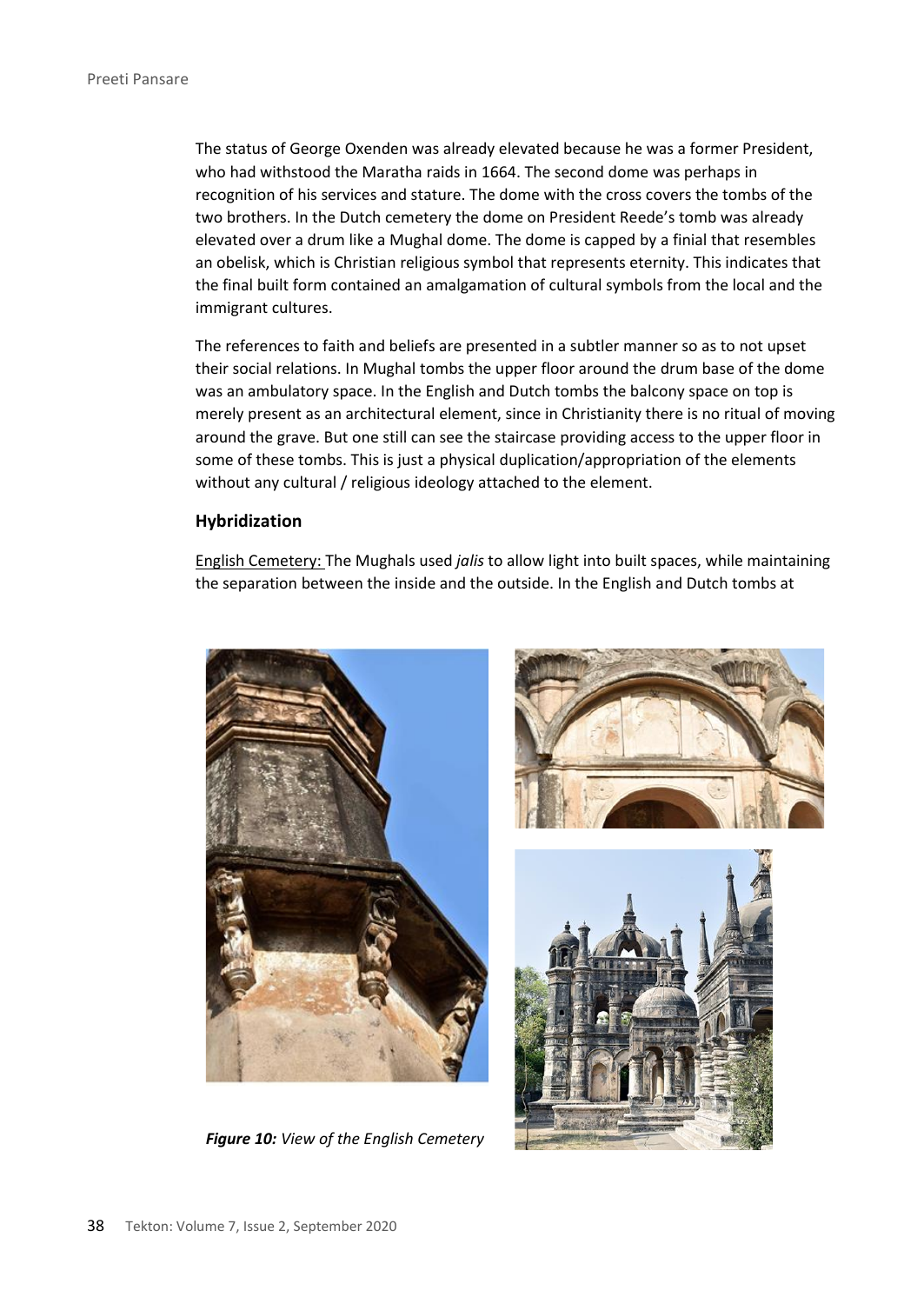Surat, the Mughal wooden *jalis* are now transformed into stucco with a complete mishmash of motifs. There are subtle uses of English symbols like a vase with flowing tendrils and flowers suggesting a full life. In the later tombs one can also see a mixture of classical columns and architectural elements with typical Indo Islamic details.

Architecture is a very effective language to convey hierarchy and power. While the English were upstarts in India, they appropriated tangible and intangible elements from Mughal architecture to establish their legitimacy. As they grew in power, they built a typology that combined elements from Classical architecture, Indo-Islamic architecture and Hindu temple architecture. In some of the later tombs in Surat, one can see forerunners of the architectural vocabulary that was developed during the Raj **(Figure 10)**.

Dutch Cemetery: The Dutch cemetery is a mixture of classical and Indo Islamic Style. While they have appropriated several motifs from Indo-Islamic style, the proportions of the structure are not in line with Indo-Islamic architecture **(Figure 11)**.

#### Armenian Cemetery:

The Armenian Cemetery has only one stand-alone chapel and many gravestones within the area of the porch. These gravestones seem to be brought together and rearranged later. There are a few table tombs present on the site at the further end. The style of the cemetery is completed Armenian with all Armenian motifs and language used on the tombs. Almost no appropriation seen in the tombs. But there are few elements used in the entrance way of the chapel and the chapel where the architectural style is Indo-Islamic with Armenian motifs in the main chapel **(Figure 12)**.



*Figure 11: View of the Dutch Cemetery*

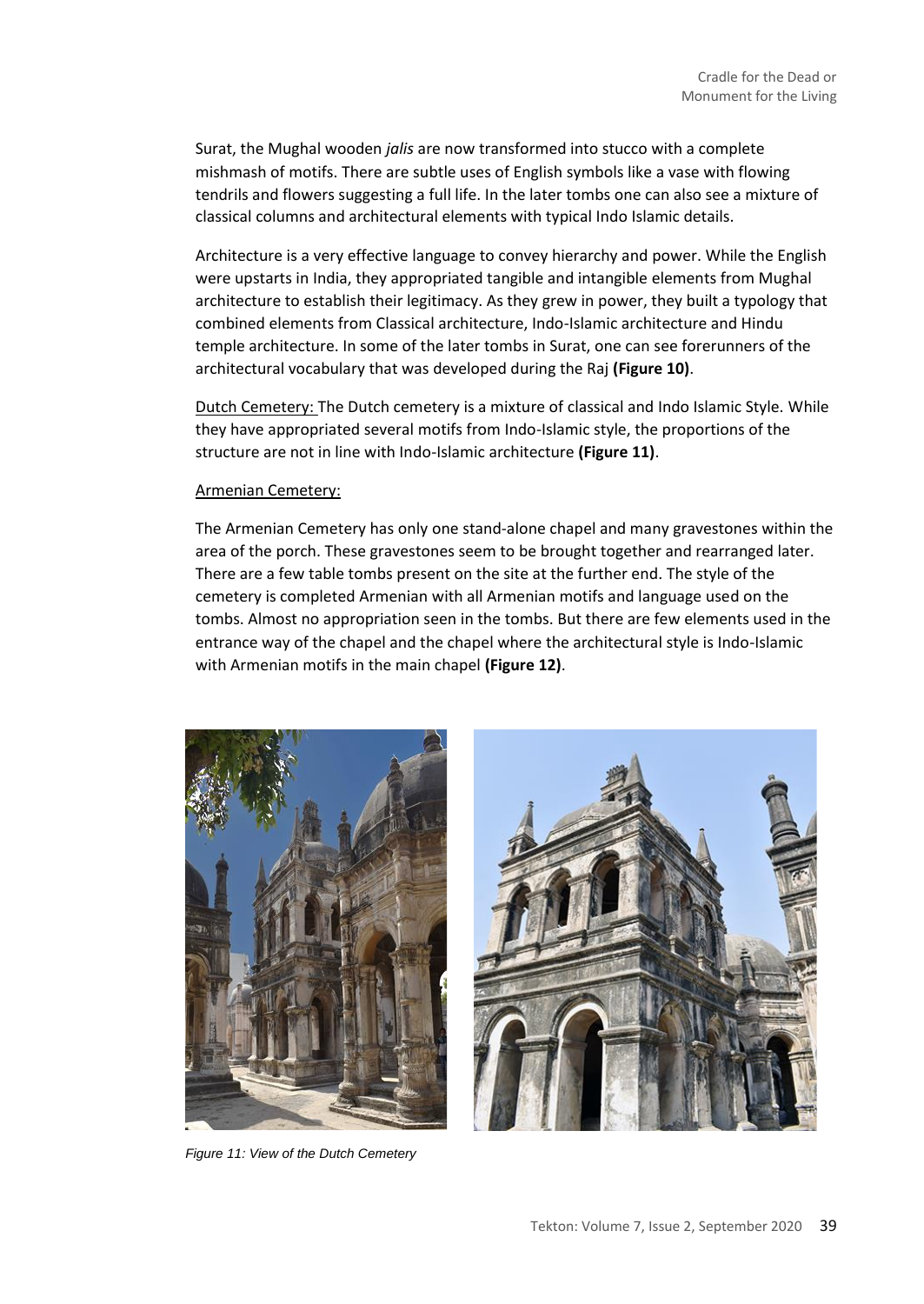

*Figure 12: View of the Armenian Cemetery*

# **Conclusions**

Looking at the history of India and other countries, one understands how they were taken over by invaders, with conquests and war in the earlier centuries. But by the 17<sup>th</sup> century, tactics of war and assimilation of culture and power had changed. In India the colonizers who travelled from Europe had initially come as traders. These colonizers typically had modest backgrounds in their home countries. They were employees of the company, who were satisfying their personal ambition for riches and fame, in addition to furthering their companies' interests.

Before they grew in military power, the colonizers had to depend on favors from the local rulers and the mighty Mughal court to continue their business. The colonizers did not have the authority and the means to create any monuments reflecting their culture till they gained substantial power or influence.

Architecture and public buildings were used to show the authority, power and the superiority over the local populations. The cemeteries at Surat were among the first public monuments created by the Europeans in India. Thus, these cemeteries in Surat present a unique set of data points to study the relationship between the natives and the immigrants. The large amounts of money spent on these ostentatious tombs was an affirmation of the elevation of their status from traders to nobles or nabobs. It was also an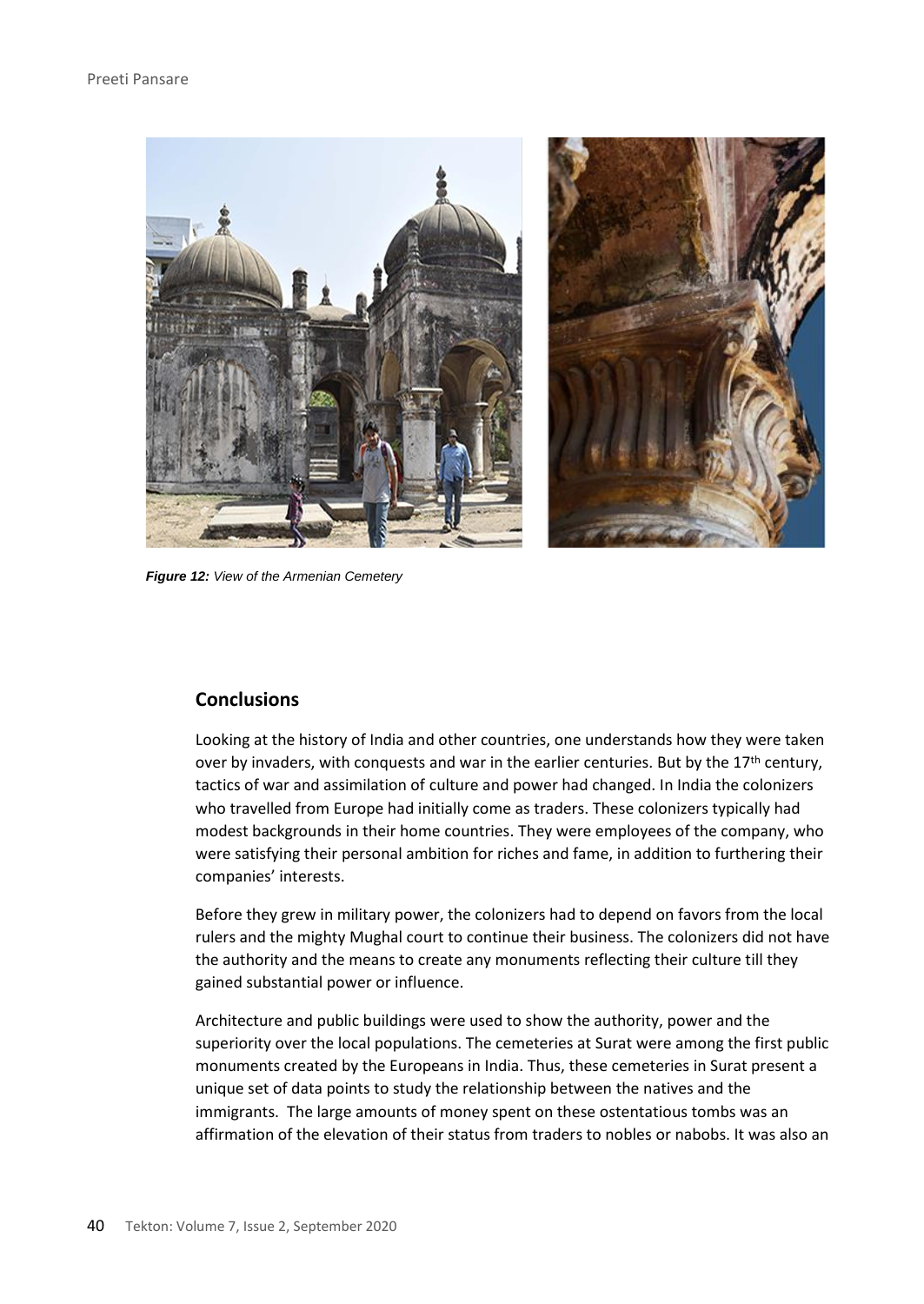affirmation that the colonizers (English and the Dutch) had the ambition and the means to grow in stature and power.

The appropriation and hybridization were on the rise till the end of the 17th century and faded thereafter. The Dutch almost entirely withdrew from India, while the English became the dominant power in India and went on to establish the Company rule. Viewed through the lens of cosmopolitanism, the colonizers used cosmopolitan values to gain entry and establish trade relations in their adopted country.

The physical manifestation of cosmopolitanism was in the appropriation of styles and language of the rulers. The Mughals who were the primary power in India at the time were believers in opulence and ornamentation. The Mughal tombs had an elaborate architectural idiom comprising finials, domes and *jalis*. Both the English and the Dutch colonizers appropriated tangible and intangible elements from Indo-Islamic architecture and Hindu temple architecture. The dutch tombs architecturally followed the Indo-Islamic style without any hybridization. The probable reason was the fading interest of the Dutch in establishing power in India. Once the English gained power, they established their own idiom to assert superiority over the native community. Architectural appropriation further helped the English in asserting the dominance over the skyline. This helped in deciding the architectural language for the Company and the Imperial rule that followed. The appropriation of architectural form became more dominant by the  $19<sup>th</sup>$  century, as the English used Baroque and a composite style that became associated with the British Raj.

In contrast to the English and the Dutch, the Armenians came to India at the behest of local rulers and stayed back as businessmen loyal to the rulers. Armenians assimilated in the country keeping their identity alive with very little appropriation of native styles, as can be seen in the chapel in Surat. Comparing cemeteries of the three immigrant populations, one can conclude that the level of stylistic appropriation is dependent on what image the immigrants wanted to project to the native populations and back in their home countries.  $\blacksquare$ 

#### **Note:**

All photographs by the author unless otherwise mentioned.

### **References**

Gokhale, Balkrishna (1979). *Surat in the Seventeenth Century: A Study in Urban History of Pre-Modern India.* Bombay: Popular Prakashan.

Lang, John (1861). *Wanderings in India: And other sketches of Life in hindostan, Churchyards.* London: Routledge*.*

Unwin, Simon. (1997). *Analysing Architecture.* London: Routledge.